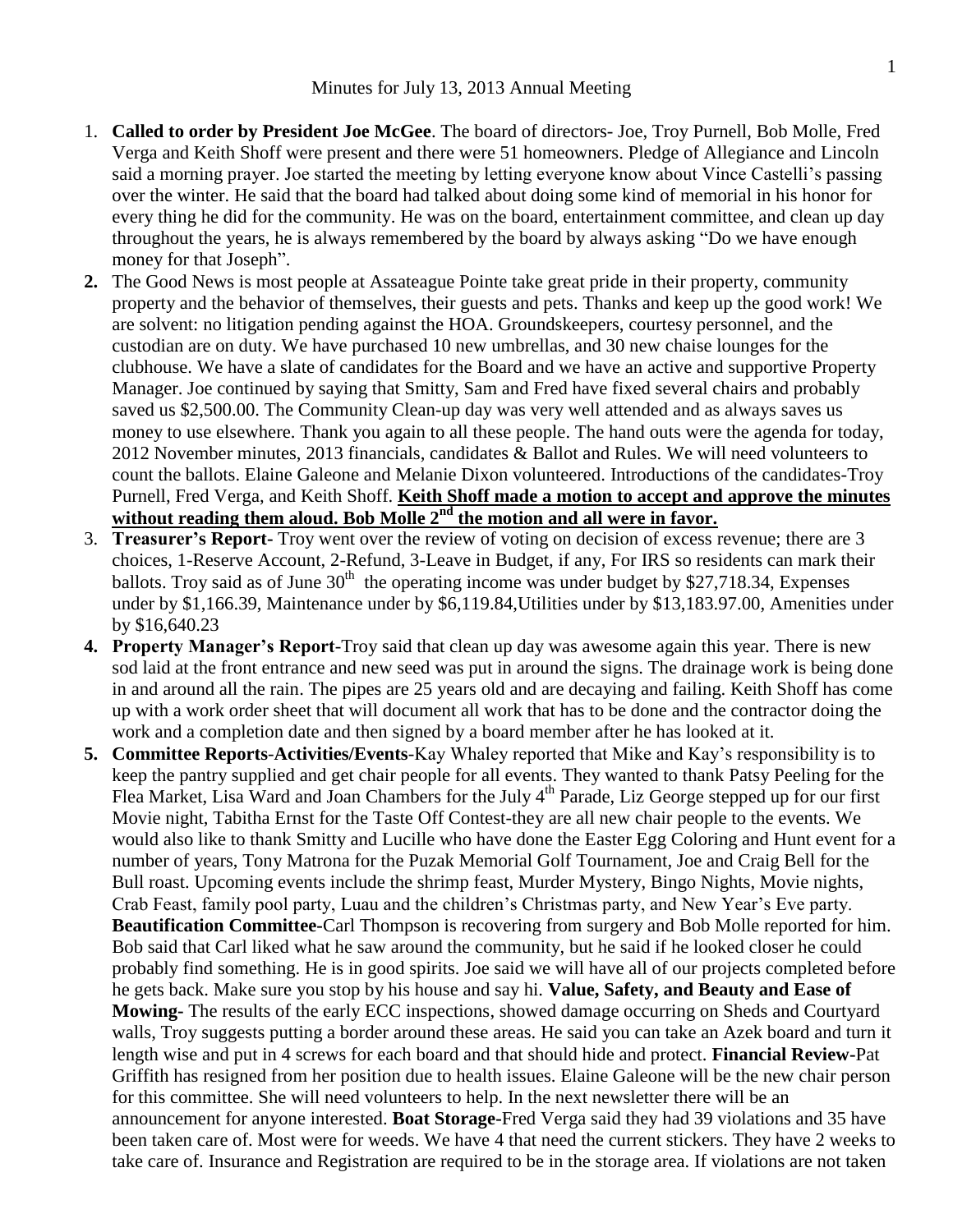care of the board will have the items removed at the homeowner's expense. **Wifi-**Barry King was appointed to this committee. He sent a report on the present operating procedures for the WIFI. He said there are directions on how to log on in the office, and wanted to remind anyone who rents their homes, that they should post the username /password and directions in their homes. They should also keep a record for themselves. He reported that the current set up was for 525 residents and on Memorial Day and July  $4<sup>th</sup>$  week, there were 11-1,200 devices per day and it slowed the speed down. There is another problem of people not logging off their devices. Each house will be limited to 2 devices per username. We are currently looking into another modem for this community, which should help. There is not any way to tell you your password so please write it down. **ECC-Cathy Orte**l-Cathy said thank you to all the homeowners that keep their places neat, clean and tidy and I would like to slap the dead beats that haven't responded or corrected any of the violations. I would like to thank Keith and all of my committee members for every thing they have done. I sent out 340 letters and out of them we had to do 200 re-inspections and we probably have another 40 letters going out for non compliance or no response. Cathy informed all homeowners that they are to pick up after their pets in the dog park area. She also agreed with Troy that it is suggested that homeowners border their sheds, courtyards and driveways for protection from the weed whackers. She would like the board to make it mandatory to all of these. When the driveways were paved it wasn't mandatory to have them bordered, but the pavement breaks down on the sides from weeds encroaching, parking, and weed whacking. Joe went over the 2 homeowners that have several violations and when in front of the board for their hearing they got their fines reduced. They have been written up again for some of the same violations and now there are liens on these properties and the fines are in place. They no longer reside in the community.

- **6. Old business** 2 street lights were installed in phase 4 and one of the housing has been broken. Val had obtained poles, Rip Rap in phase 2 has been completed and it was hydro-seeded and it looks good. 3 new marquis signs have been installed in the community. Joe proceeded to explain how they are programmed. The sign area @ the Clubhouse will have the siding removed and replaced with a stone product. The Association purchased a lap top to log into and put all the information on the new signs. It took 2 weeks to get the kinks out, but the comments have been positive.
- **7. New Business**-We received trash bid contracts and the fuel surcharges for last year were \$13,000.00. Troy is working with them to reduce this and get a better contract. Troy inquired about who was putting all the pictures and information on the Assateague Pointe face book page and he found out it was Stacy Ernst. Keep up the good job and thank you. The board is looking into rebuilding the shoulders of the main road from the front gate to the dog park. There has been erosion and they will need 2 or 3 foot of CR6 stone to complete this project.
- **8. Candidates**-Introductions and Nominations from the floor. There were no nominations from the floor. All 3 candidates, Troy Purnell, Fred Verga and Keith Shoff introduced themselves and gave a brief speech. Joe moved that the nominations be closed.
- **9. Open Discussion**: **Paul Coleanne**-Said he liked the idea that any excess funds would go the board and asked that if there was a deficit they would take care of that. Of course everyone got a good laugh out of that. He also asked if the financials were on "accrued basis"-Troy answered yes. He also wanted to know if there was any storage spaces open. Yes there are 3. **Wayne Davidson**-asked about new benches, for the Dog Park **Melanie Dixon** said she would donate 64 feet of Trex boards to build the benches. Wayne asked that down the road .. can we get a shaded area like a gazebo. Bob Molle asked if it was for the dogs or people. After much laughter, Joe has made Wayne Davidson the chairperson of the dog walk area, and everyone giggled. **Melanie Fluck** is concerned about not having enough umbrellas around the pool and the ones we have are cheap. Joe said we have had a lot of different umbrellas over the years, some being expensive and others not so much and we will always have a problem if people don't put them down in high winds or know how to operate them without breaking them. He said we will look into getting more umbrellas. She also wanted to know who is supposed to take care of the trash around the pool and empty the smoking pails. She also asked if there could be handicap steps put in. Joe said he will get the life guards to bag it up and put out front for the grounds crew to pick up. Joe said that a few years ago the state mandated handicap accessibility and we were compliant. In order to add